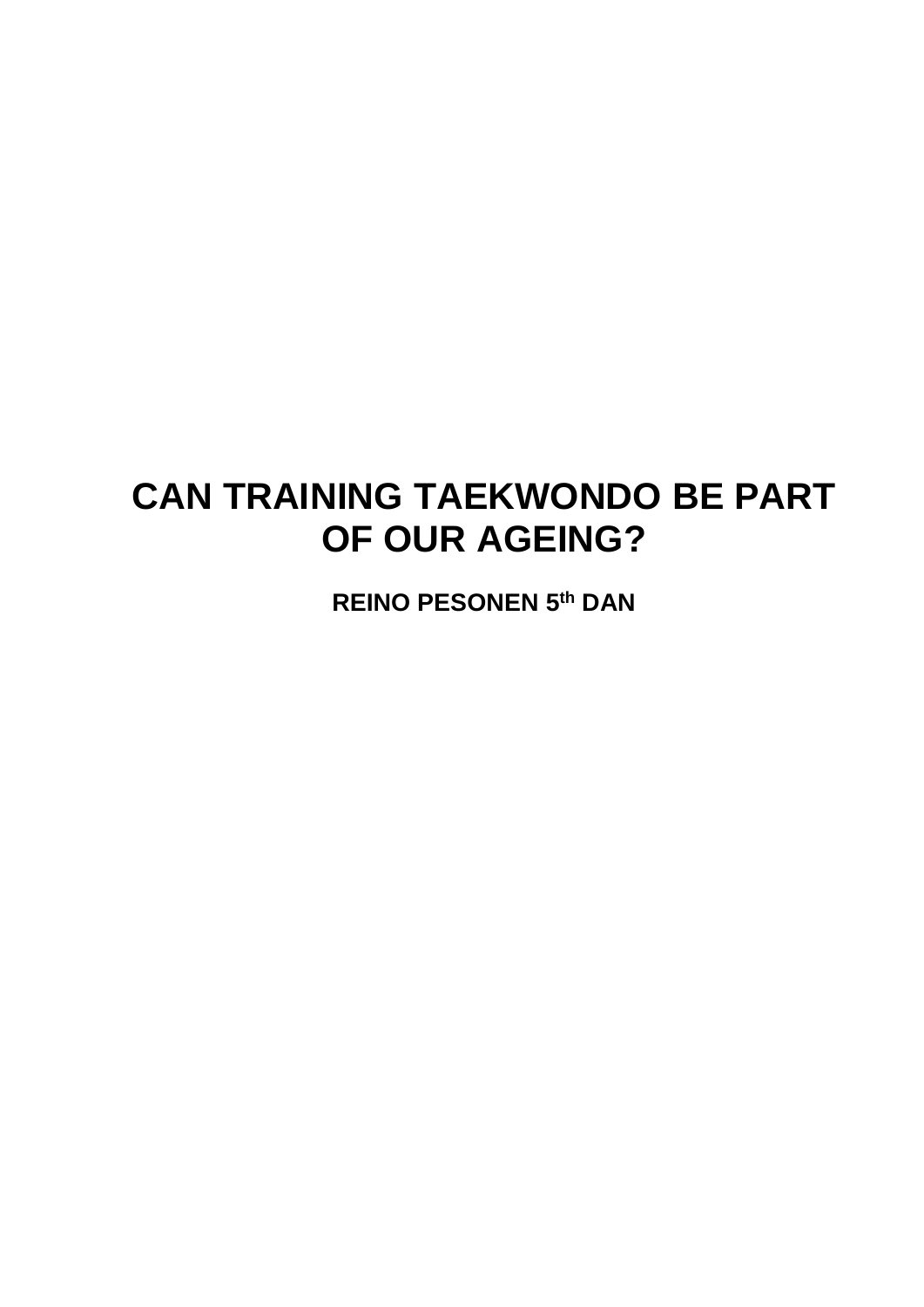#### **Table of contents**

| $\mathbf{1}$      |  |  |
|-------------------|--|--|
| $\mathcal{P}$     |  |  |
| 2.1<br>2.2        |  |  |
| 3                 |  |  |
| 3.1<br>3.2        |  |  |
| $\overline{4}$    |  |  |
| 4.1<br>4.2<br>4.3 |  |  |
|                   |  |  |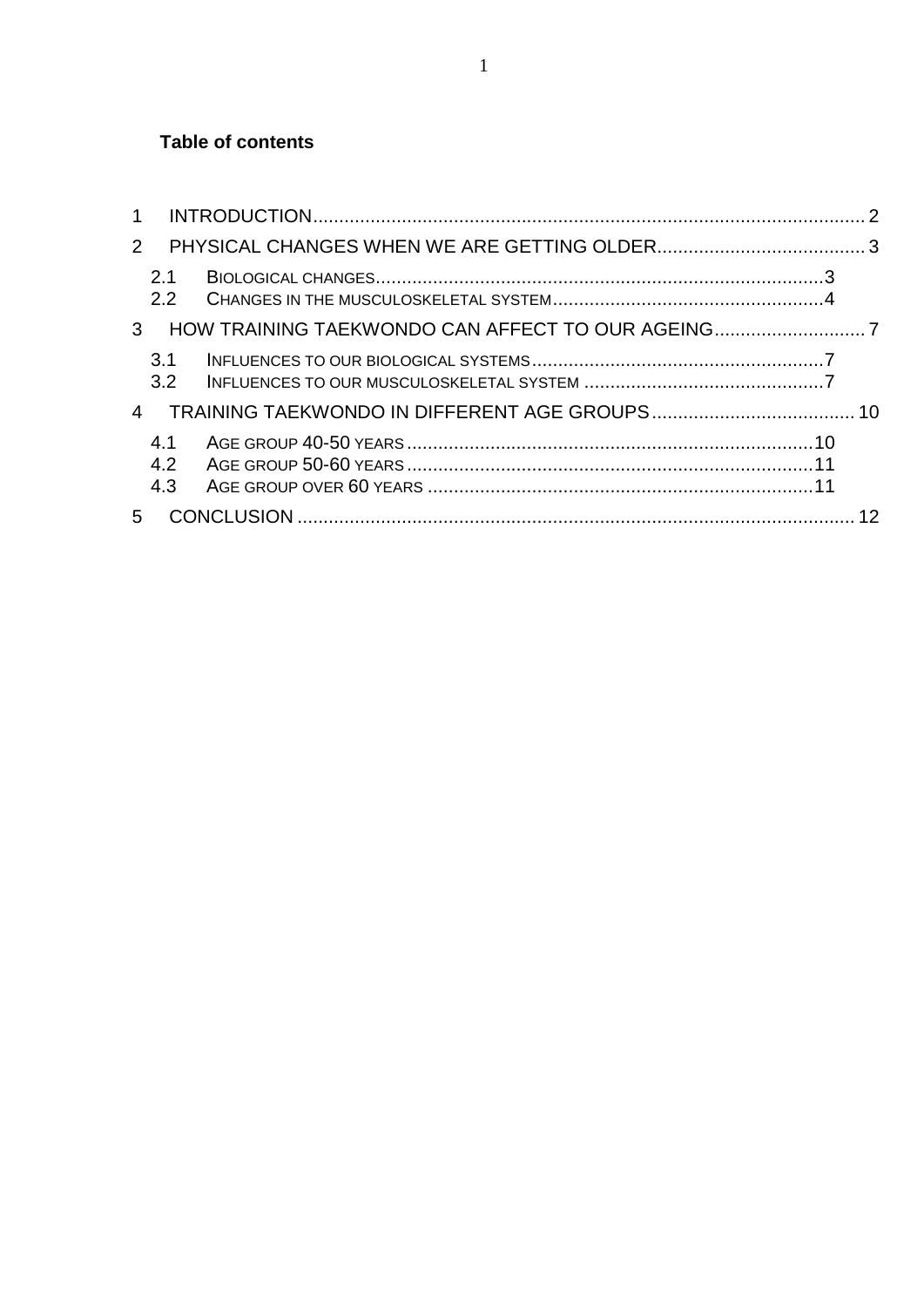# <span id="page-2-0"></span>**1 INTRODUCTION**

We all are getting older, that is a fact. We cannot stop ourselves ageing but we can affect how we are getting older and what is our quality of living in our "older days", after middle age. So we can, in some way, slow down the influence of ageing in our bodies and, by that way, in our minds as well.

General recommendations for physiological training for ageing persons in Finland are divided into five categories. This breakdown is made by the complexity of sport. The easiest and most recommended sports are indicated as number 0 and the most complex and recommended (only for few healthiest sporty individuals) are stated as number 5.

The categorisation is the following:

- 0. Basic exercise: Walking, Jogging, Keep-fit exercises, Orienteering
- 1. Cycling, Swimming, Gym, Canoeing
- 2. Aerobic, Bowling, Golf, Athletics
- 3. Cross-country Skiing, Badminton, Tennis, Squash, Volley Ball, Dancing
- 4. Jazz dance, Skating, Ice Hockey
- 5. Roller Skating, Downhill Skiing, Martial Arts

I think most Martial Arts instructors are disagreeing about this categorisation. For example, Judo and Aikido have their own training groups for older trainees in my home town Mikkeli. These Martial Arts have developed an own form of their art for older persons many years ago. After such changes of sport, these arts are for sure healthier and safer for older trainees than for example training in the Gym (category 1), Athletics (category 2), Badminton and Squash (category 3) or Ice Hockey (category 4). In my opinion, Martial Arts should work hard to make researchers in Physiological Universities more aware of their sports. Good example is Taichi, what is based on Martial Arts. Nobody could claim that Taichi is not good for health. Maybe taekwondo is not same anymore, if we develop it to direction of Taichi, but some similarities could be found in poomse training.

From this point of view, Taekwondo has been sleeping. Our Martial Art is difficult and has concentrated more to its Olympic status and its reputation as a full contact sport, than its possibilities as healthy exercise. We have to do like other Martial Arts who want to be noticed as healthy exercise for ageing persons. We have to take out some parts from our sport, or at least give less attention for example to contact sparring, high complexity jumping kicks or breaking bricks. These parts are very popular also in the sport presentations for new beginners or joint exhibitions with other Martial Arts. This is of course understandable, because these are also parts of our sport which make us different from other Martial Arts. When an ageing person, maybe 50 year old man or woman who is looking new sport for him/herself for "older days", sees this kind of presentation, he/she will for sure go for a different gym and a different sport!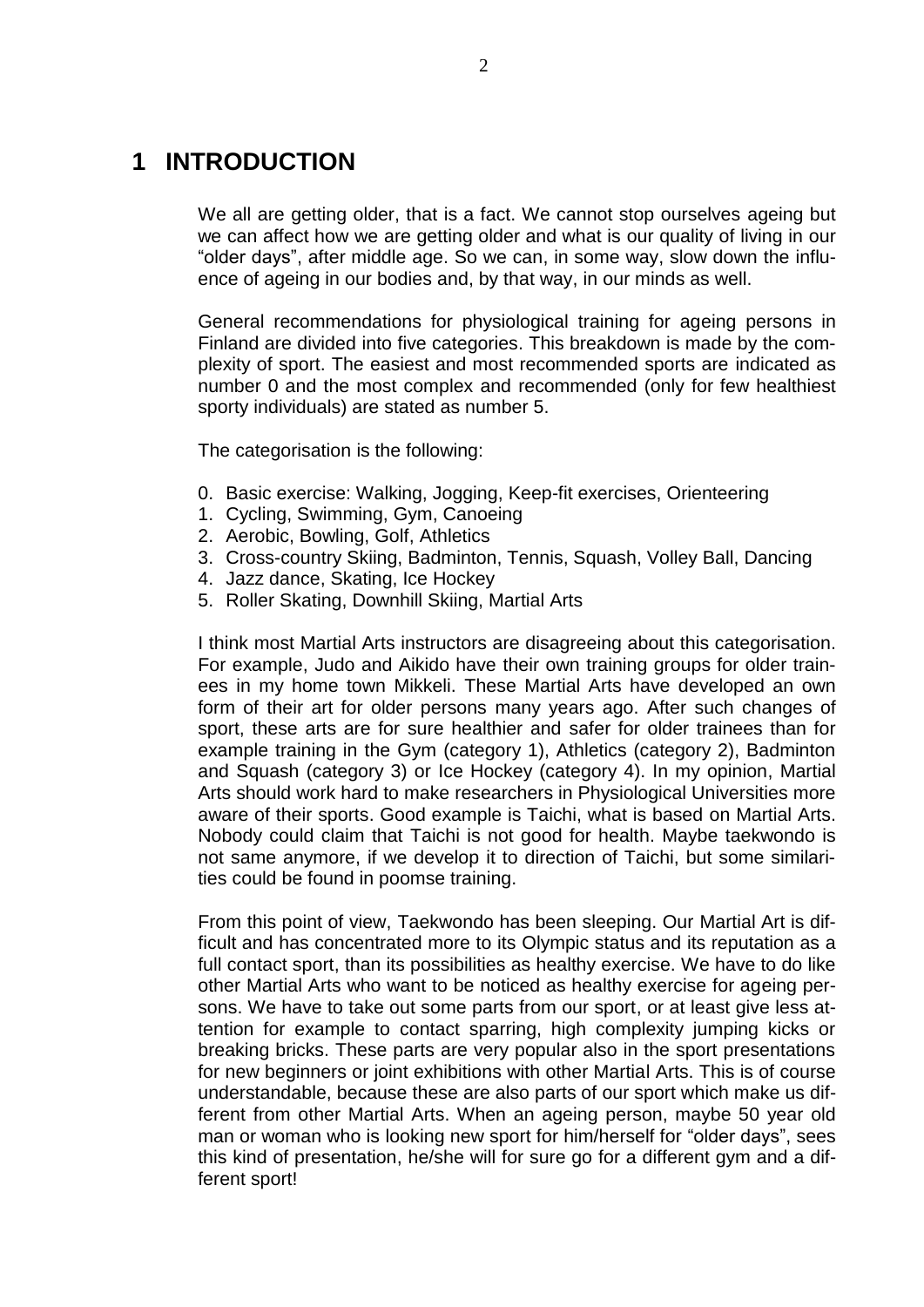The purpose of this study is to find out facts about physiological changes and challenges of ageing from the point of view training taekwondo after middle age. Physiological changes in us are very much researched subjects. How we can respond to these changes with training taekwondo is, at least in Finland, kind of empty white paper, which I try to fill out. Other purposes of this study are to take a critical look of our sport, and find emphasis what we have to do if we want taekwondo to be also health exercise for older persons.

# <span id="page-3-0"></span>**2 PHYSICAL CHANGES WHEN WE ARE GETTING OLDER**

Ageing, getting older, is an inevitable process. We start ageing when we are between 20 and 30 years old. Some changes start earlier, some a little later, but changes will start whether we want or not. Our organism, our body tissues and cells in our body start to change and lose some of their features. Some changes can be seen quite early, some can be seen only after 50 years. But we can make difference how fast this happens and how much it affects to our daily living. Physical exercises have a major influence to most of these ageing changes. With regularly training we can decide quality of our physical welfare when we are ageing.

### <span id="page-3-1"></span>*2.1 Biological changes*

Behind the biological ageing are many theories. There is at least genetic theory, hormonal theory, theory of oxidation (so called free radicals in our cells) and immune and autoimmune theory. Scientific researchers are not sure which of these theories is most important. Commonly they think that genetic theory is most important when we are young, and the other theories have more influence when we are older. We can affect some of these theories with our way of life and what we eat. Most important factors are enough physical training but also enough rest, less stress, good and healthy food (but not too much!) and less alcohol or other drugs. Biggest single factor which has influence to our common health is fatness. About third of Finns over 50 years are overweight and they also have the biggest problems in their health. They die younger and have more disease than normal weighing seniors. It is also difficult to make physiological exercises when you are too heavy.

There is also normal increase in our weigh because of aging. Fluid levels in our body are decreasing and the level of fat is increasing. Because fat is heavier than fluids, we may normally weigh a little more than before.

Our senses are aging and changing also. There are changes in seeing, hearing, touching, tasting and also in our "operating system", which is our central nervous system. For example, eyes are losing adaptability since we are 10 years old and many of us have to use glasses for presbyopia at least from 50 years onwards. Our hearing is weakening also. The weakening starts from about 30 years and first it makes problems to hear high voices. Later we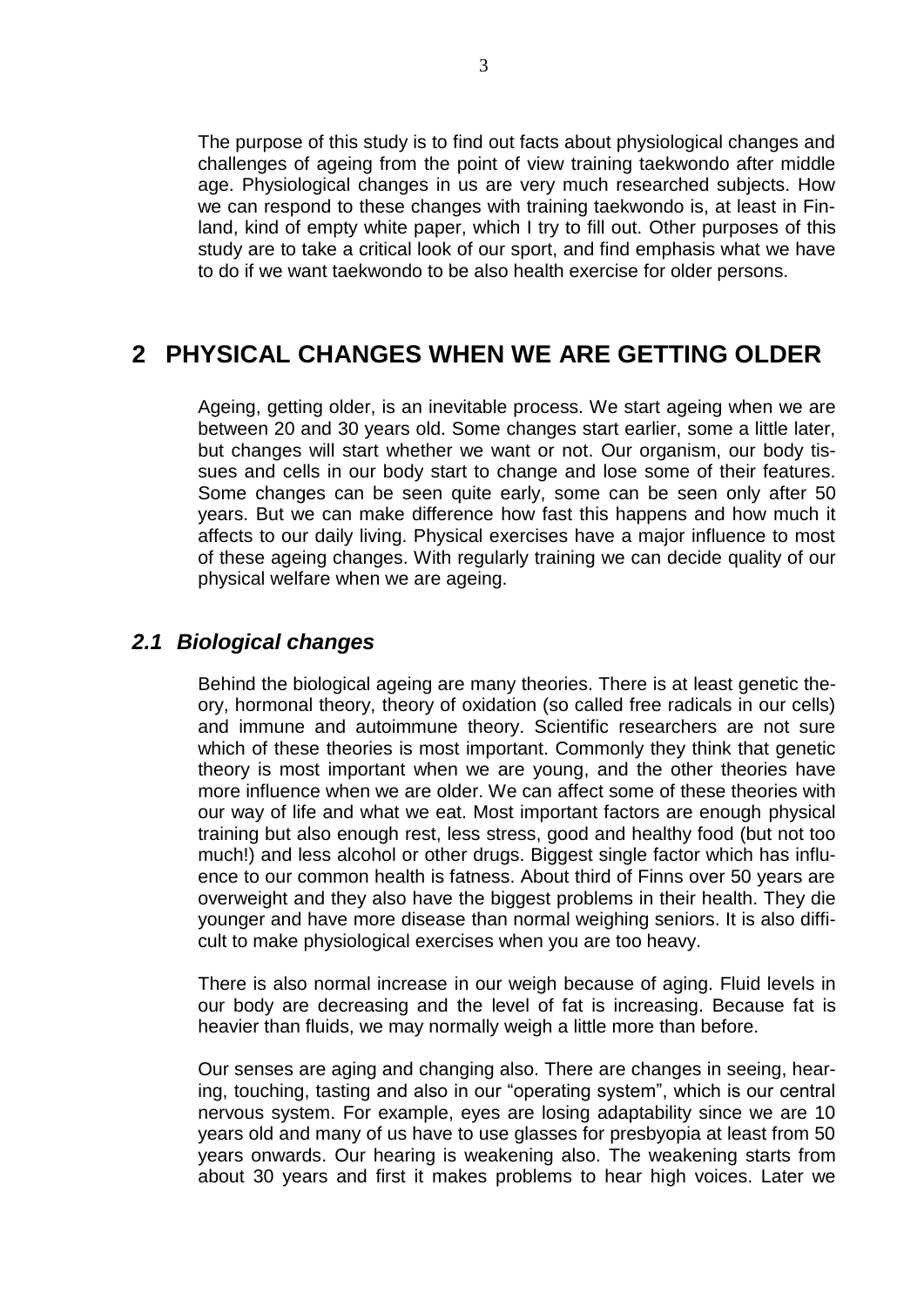have problems also to locate the direction of the voice and we have problems in hearing conversation when there is lot of background noises. We cannot basically slow down the changes in our senses, but we can affect our central nervous system, especially how it deals with impulses from our senses.

Our most important organ, the brain, is aging with our body of course. Especially memory may grow weak very fast, but there are big variations between different individuals. Many brain diseases also influence our brain capacity. The most common are problems with blood circulation. If you are not using your brain, it is not working so well. "Training" the brain is useful. Different games and other activities, which activate the brain, are good training. Also physical training, which includes some challenges also to brains, is helping to keep them more active.

# <span id="page-4-0"></span>*2.2 Changes in the musculoskeletal system*

#### **a. Power of muscles, loss of muscle mass**

Our power level is decreasing about 1 % in a year normally from 50 years to 65 year and after that point about 1,5 - 2 % in a year. Fast power cells in our muscles are decreasing faster than slow cells. This means that the proportion between fast and slow cells is changing and we are getting slower when we are ageing.

In changes of the power levels there are differences between the sexes. Male individuals may still have 80 % of their maximum power levels left when they are 70 years old but females may have only about 65 % left. These differences between sexes are mainly hormonal. Reason for overall weakening and loss of muscle mass is also partly hormonal, but level of greasing in muscles and changes in working system of the muscle cell are also affecting. The relatively highest loss of power level is in lower limbs. Problems with joints and losing mobility especially in lower limbs has also influence in this.

Tendons are very important part of function of muscle system. Tendons are shortening when we are ageing and this has quite big influence in the function of the muscle.

Power training has a big influence to losing power levels. People who have trained power regularly may still have almost same power level and shape of muscles when they are older. Training lower limbs is very important when we are aging. Older people's problems with balance, blood circulation and overall immobility are strongly connected to losing functionality of the lower limbs.

#### **b. Bones**

When bones are ageing, they are degenerating, but also growing. Degeneration is happening inside the bone and growing mainly outer parts of the bone. Bone is weakening from inside after 40 years of age, males about 0,5 % in year but females about 1 % in a year. Mainly because of decreasing levels of estrogens, females are losing in their life time about 50 % of inner parts of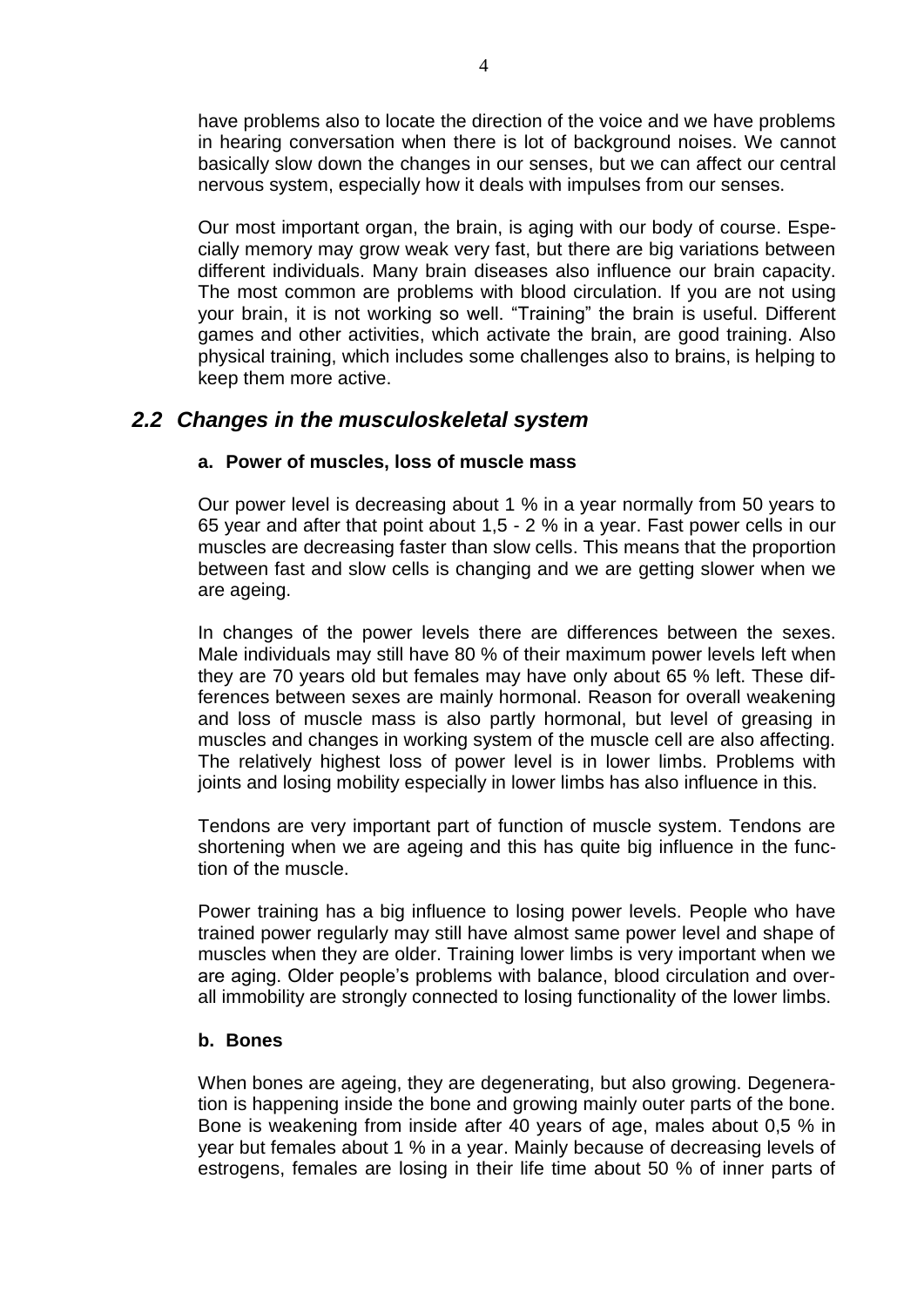the bones and about 30 % outer parts of the bones. Males are losing only about 30 % of inner parts and 20 % of outer parts of the bones. When lost of bone mass is this big, condition is diagnosed as a disease called osteoporosis. The biggest problem in losing strength of the bones is susceptibility to fractures when we are, for example, falling down. These fractures are difficult to heal when we are older, and this also increases immobility when we have to lie down and wait for healing. Lying down causes other problems with muscles, aerobic endurance and joints.

We are getting shorter because of changes in our bones. We are losing about 2 cm of our length in every 10 years onwards 60 years. Our posture is also changing which has an impact to our balance but also to our outlook.

There are huge differences between individuals because of differences in the quality of food and activity level of physical training. A physically strong and active older person who is eating good food with enough minerals may have even 50 % better shape of his/her bones comparing to those who are mainly immobile and eating poor food. All these influence the condition of the bones through storage of minerals.

#### **c. Joints**

When we are getting older, level of fluid is decreasing also in our joints. Connective tissues in joints is increasing instead, and this means loss of mobility in the joint. Range of motions is going down because of these changes. Because loss of fluid in joints they do not like high jumping anymore. Flexibility and elasticity of the joints is going down also and this has an influence to jumping. If person is still making too high jumps or other activities which is heavily loading joints consequence may be osteoarthritis. This disease is very painful and may cause partly immobility which is making new problems again.

If person is making a lot of stretching regularly he can slow down these changes. Also a good level of the power in the muscles around joints is helping to keep mobility of joints. Avoiding too heavy punches inside the joints is important to keep joints healthy as long as possible.

#### **d. Aerobic endurance**

Our most important muscle, our heart is also getting older. Its maximum capacity is going down about one beat in a year. Basic calculation for maximum heart rate is 220 – years after 20 years. So for example 50 year old person's maximum heart rate is about 170 (220 – 30 years). This and stiffening of the walls of the heart means lower aerobic endurance. At the same time our respiratory system is weakening about 10 – 20 % in 70 years. All these changes mean lower capacity in aerobic endurance which has influence in our overall physical condition. Again, an active regularly training person can make significant progress in aerobic endurance comparing to person who is not training.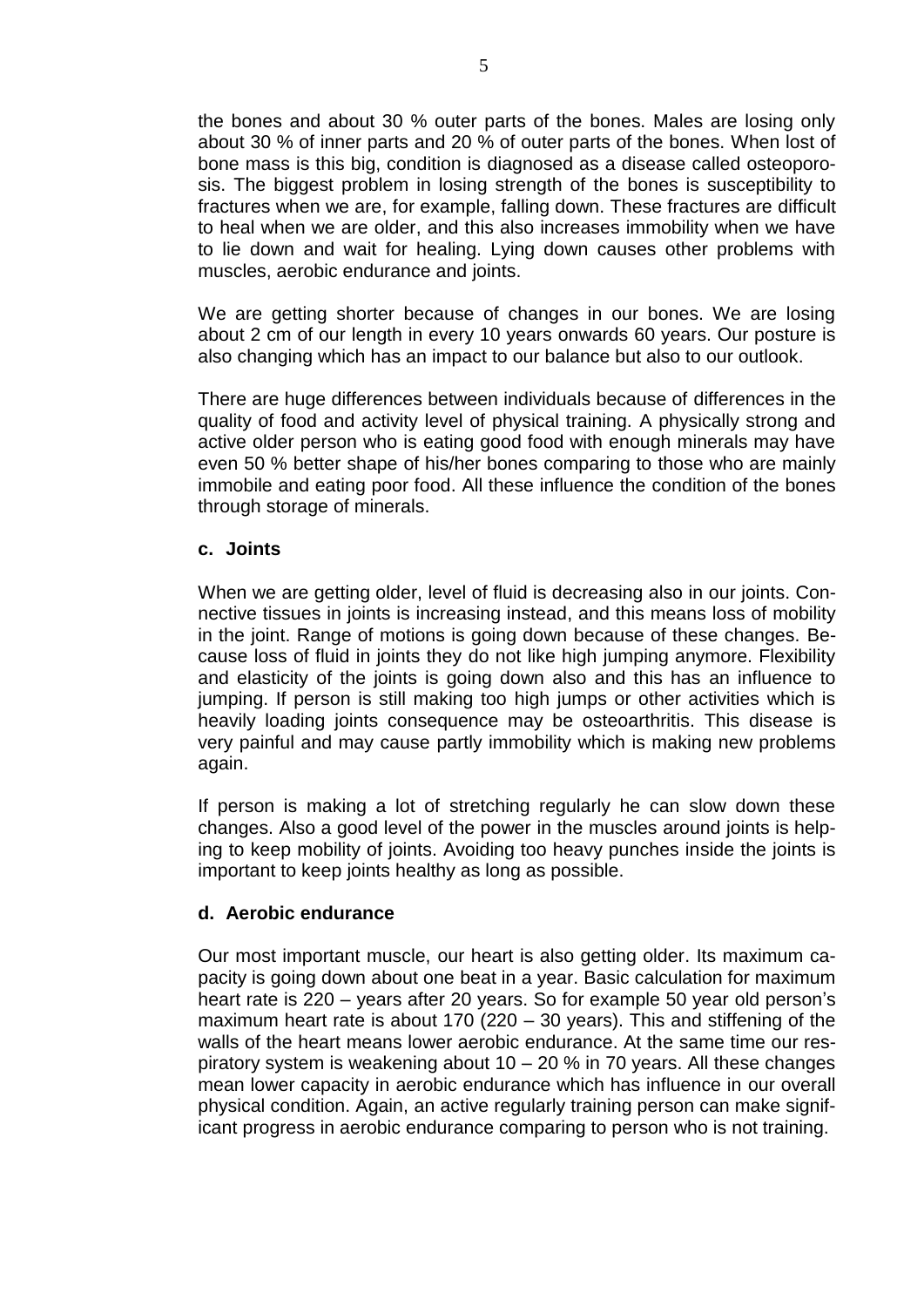#### **e. Balance**

One small part in our physical capacity is good balance. The so called labyrinth in our inner ear is in control of our balance. This organ is also ageing and loses its capacity. Also, loss of power levels especially in lower limbs, changes in our senses and nervous system have a big influence to problems with balance. Biggest problem is falling down and trough our weakened bones we may have fractures easily and this causes other problems.

Balance is a small but important part of ageing persons health. Especially in Nordic countries' slippery winter, it is very important to keep on foot and not to fall down and break you self.

#### **f. Mobility**

<u>.</u>

Mobility is going down clearly when we are ageing. Changes in bones, muscles and tendons have also a big influence in changes in mobility. Losing elasticity of all participating tissues has an effect in losing mobility.

Mobility can be kept up quite long with regularly stretching and exercising with full range motions.

#### **g. Central nervous system**

Last but not least we will have changes in our whole central nervous system. This system contains "messages" from different senses, processing this "data" and send "orders" to musculoskeletal system. This system is our "operating system" which keeps us going.

Because all parts are growing slowly weaker, the whole system is weakening. Senses are giving messages slower and more inaccurately. Reaction between message of sense and action is slower and action itself is slower too.

Operations of our autonomic nervous system are fading too. This system is important to functions of internal organs. It has also the important task of controlling the stress level in us. That is the reason why ageing persons have lower tolerance to handle stress than younger persons. Also, seniors cannot endure so much coldness, hotness, physical stress and diseases than younger ones.

Challenging training has something to do to with the whole system: senses, reactions and actions, and training is very important to keep up the level of physical condition and performance. Reasonable physical training has also good influence to our stress levels.<sup>1</sup>

<sup>&</sup>lt;sup>1</sup> In chapter two main sources have been researches of Finnish Age Institute (in Finnish Ikäinstituutti), Finnish Institute of Health and Fitness (in Finnish Suomen terveysliikuntainstituutti) and The UKK Institute (institute named by former Finnish President, in Finnish UKK-instituutti)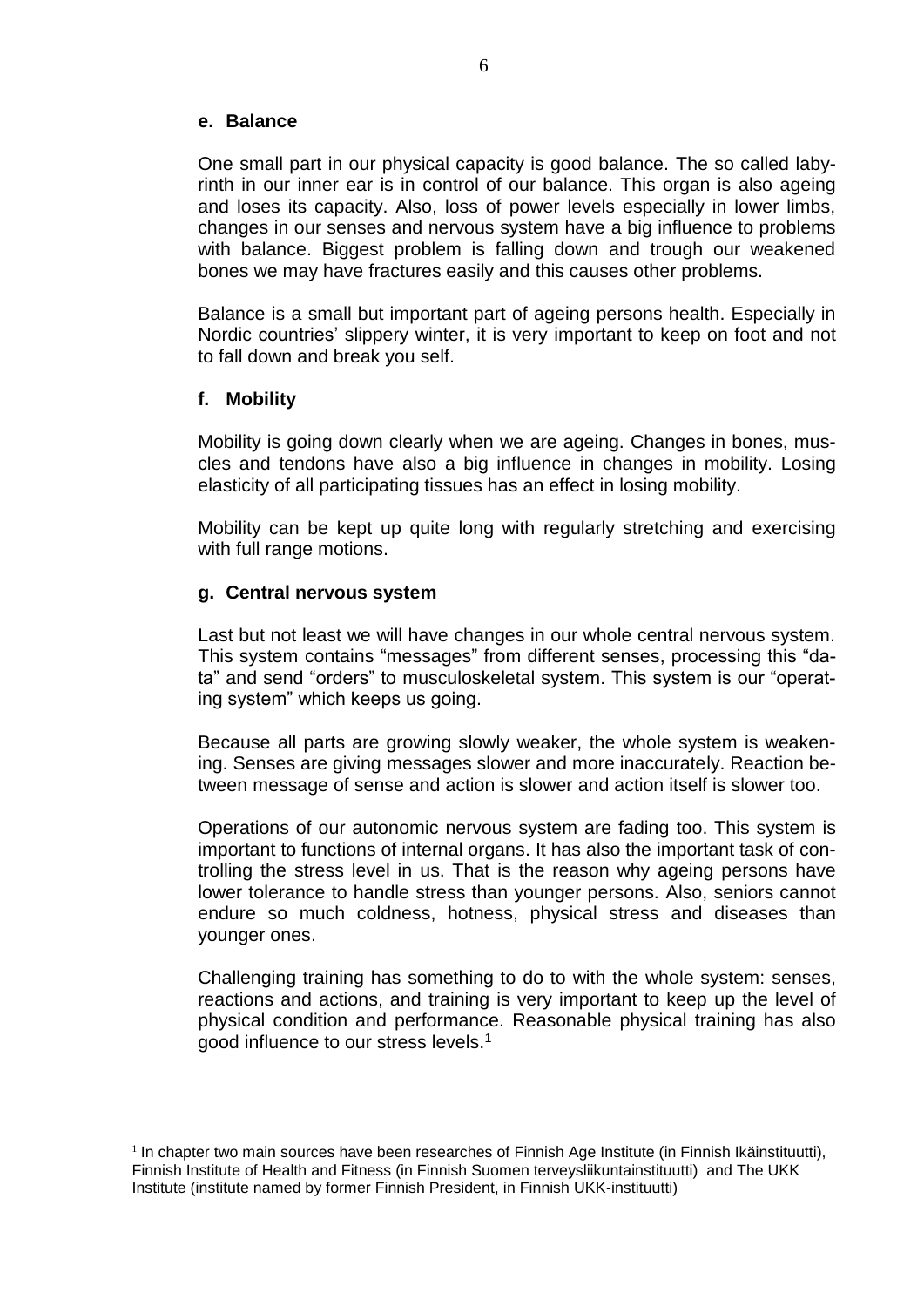# <span id="page-7-0"></span>**3 HOW TRAINING TAEKWONDO CAN AFFECT TO OUR AGEING**

# <span id="page-7-1"></span>*3.1 Influences to our biological systems*

Training taekwondo has positive influences to our biological ageing. Our brains are working hard, because even if someone else (normally the instructor) is planning the training sessions, the trainee still has to use his/her brains in many ways. Taekwondoin has to concentrate to training: he/she has to remember combinations, poomse or different sparring techniques. When taekwondoin is an advanced trainee, normally he/she must also apply techniques in many ways during the exercise, especially in couple training and sparring.

We can affect to the condition of some of our senses, such as the sense of angle of joints (sense of position) and the sense of movement. Instead we cannot have influence on, i.e., our sight or hearing. Of course we use them in training, but not in a different way than normally.

#### How can an instructor take into account ageing taekwondoins during trainings:

Best way to take into account aged taekwondoins is to have an own group for them like juniors normally have. If this is not possible due to lack of resources or lack of aged trainees, a clever instructor can still notice aged taekwondoins and their changing biological systems in many ways during normal training.

One possibility influence senior taekwondoins' brains and central nervous system is to give them more independent tasks during training. They can plan some combinations by themselves; they can have more freedom in couple training (hosinsul, step sparrings and so on).

More ideas of "training" senses are presented in the next chapter (part e. Balance).

### <span id="page-7-2"></span>*3.2 Influences to our musculoskeletal system*

#### **a. Power of muscles, loss of muscle mass**

Regular training of taekwondo will keep up power levels of the whole body. Because taekwondo is a kick-oriented martial art, it will take naturally care of training important power level of lower limbs. Taekwondo is a combination of resistance power and speed power. The only category which taekwondo has no influence on is maximum power. When we use our muscles regularly, the loss of muscle mass is slower.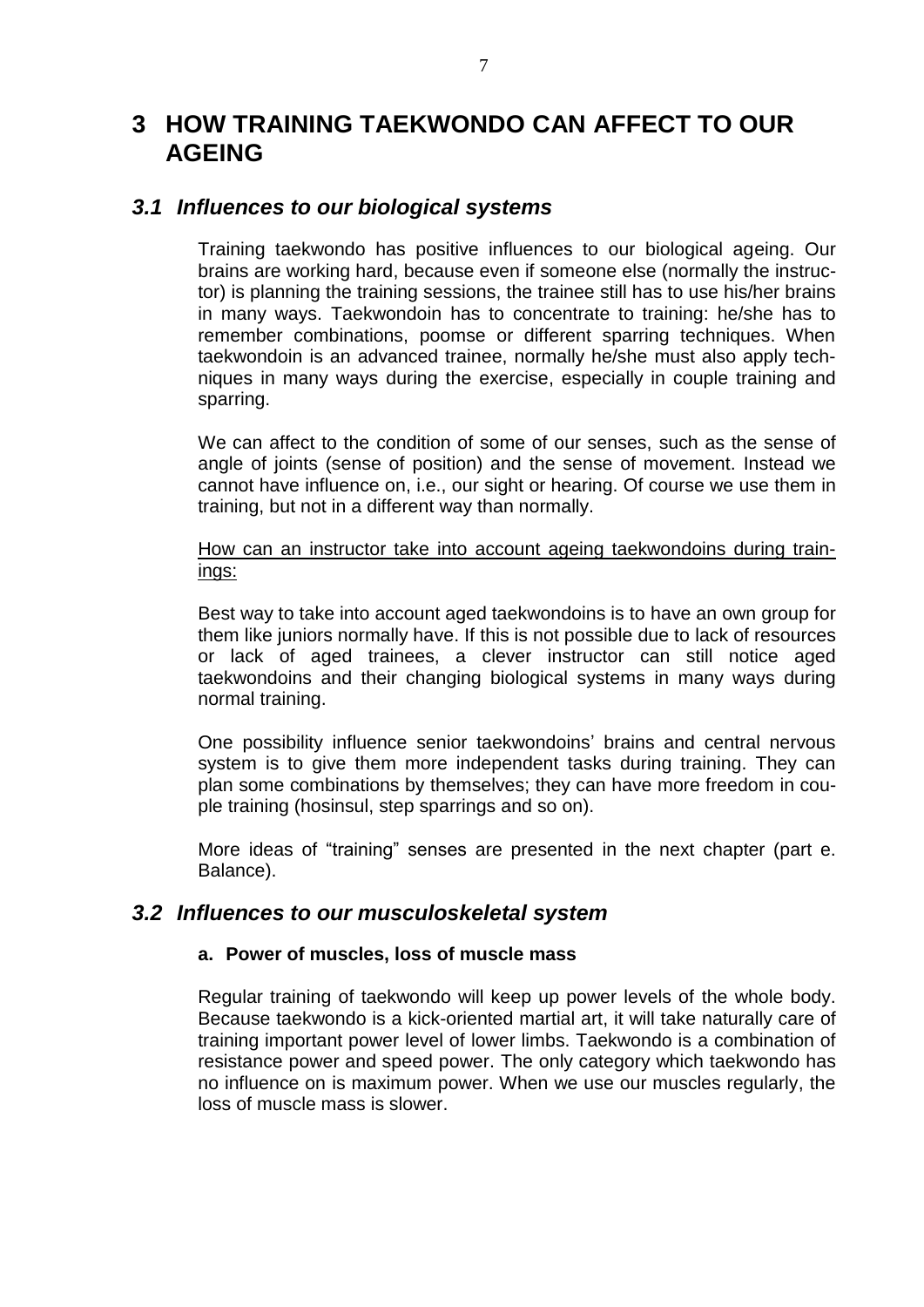How can an instructor take into account ageing taekwondoins during trainings:

Instructor must keep in mind, that there have to be some power training in almost every training session. Focus must be in power training of the lower limbs.

If it is possible in dojang, there could be also some sessions of weight training from time to time. In these cases focus can be in careful and reasonable maximum power training, mainly again to the lower limbs.

#### **b. Bones**

Taekwondo training is made mainly on foot, in standing position, but also on the floor (for example some of the hosinsul training). It is very good for our bones that we make different moves on foots, and also some running, reasonable jumping and kicking and punching different objects. All this activates our bones and helps to keep them as strong as possible. Bones like reasonable loading.

How can an instructor take into account ageing taekwondoins during trainings:

It is important to have different actions on foots and also on hands, back and neck. Careful running and jumping is good for bones, also kicking and hitting different objects like sacks. Also reasonable contact training with protectors is good for our bones.

The instructor must, from time to time, talk about food and the importance of minerals to trainees, especially for women.

#### **c. Joints**

Taekwondo, like most of martial arts, is very good for joints. In training we do a lot of different moves with large trajectories and without extra weight. Joints have actions and activation. There is a clear connection also to mobility of our joints/limbs.

#### How can an instructor take into account ageing taekwondoins during trainings:

Taekwondo as a sport itself takes care of large trajectories when we are training. Instructor must remember that the joints of aged persons are not so moveable anymore and there are some changes which affect training.

An aged taekwondoin should not jump so much anymore, especially on hard platform. Some careful jumping is good, but not too much, too high or too often.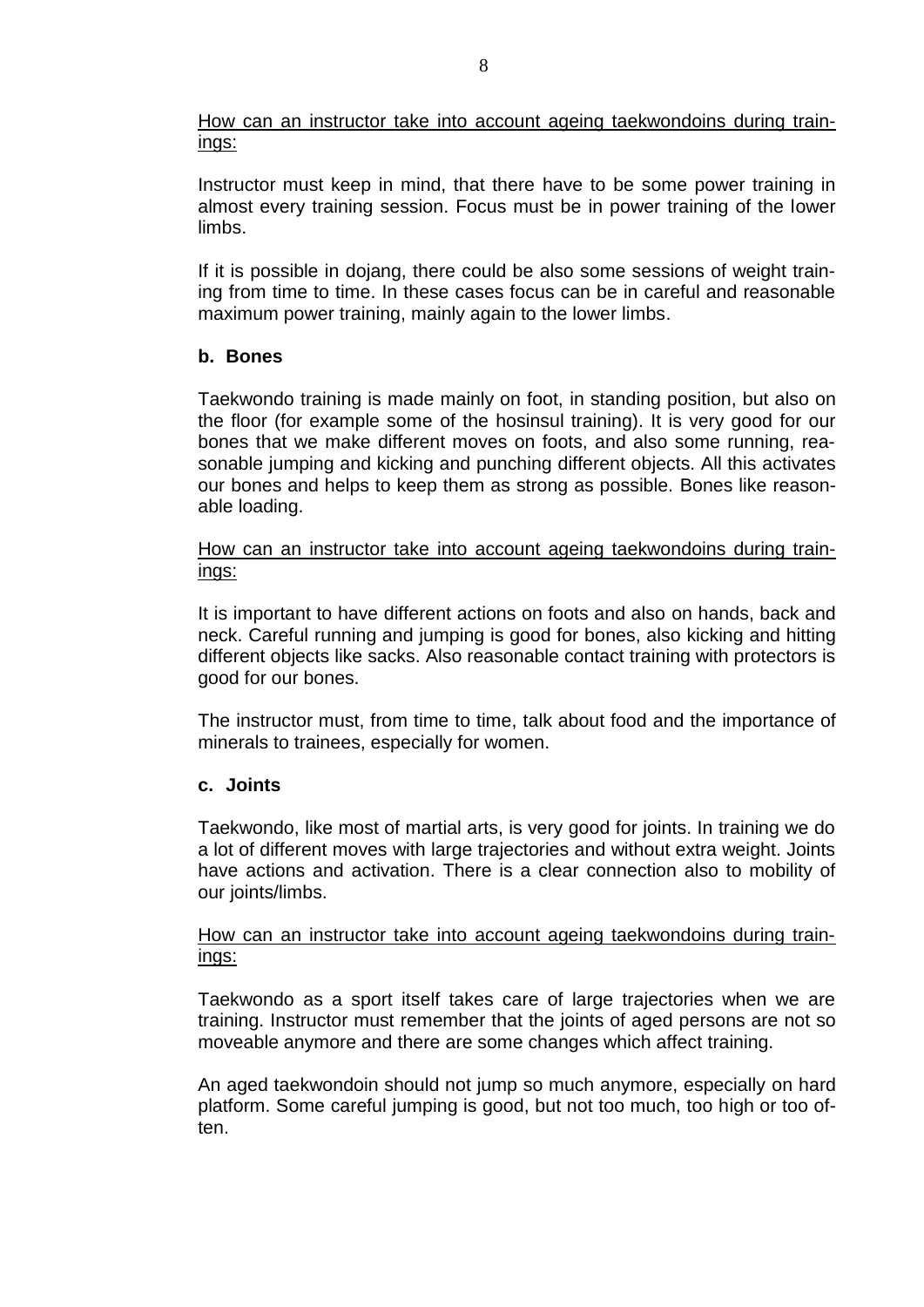The highness of the kicking is going slowly down when taekwondoin is ageing and that is normal. Reasonable highness in the kicking gives good activation to joints but it is not too hard for them.

#### **d. Aerobic endurance**

Training taekwondo for 1 – 1,5 hours without significant breaks develops our aerobic endurance. Normal taekwondo training session is in this point of view good training for this feature. We also have to admit that taekwondo is not the best training method for aerobic endurance. Our heart rate varies too much in normal taekwondo training and that doesn't give the best results for long term aerobic endurance. Based on the heart rate we go too often to anaerobic area when we are training and our basic aerobic endurance is not developing optimally. Taekwondo training gives good impulses to our heart rate capacity instead, and it replaces other interval training for short term and maximum heart rate training. It is good for long term aerobic endurance to make steady long lasting exercises with walking, jogging, cycling or with other sports at least once in a week.

#### How can an instructor take into account ageing taekwondoins during trainings:

There have to be variations in heart rate and breathing during taekwondo lessons. Sometimes it is useful to have harder training with higher heart rates; sometimes the instructor has to give easier restorative training. These easier lessons are very good to teach new techniques and hard lessons are good for so called playback training. The instructor must also encourage trainees to have long lasting steady aerobic endurance training on their free time at least once a week.

#### **e. Balance**

As mentioned in Chapter 2, good balance is a very important skill to especially the oldest trainees in our groups. Taekwondo is a very good tool to develop balance. As noticed before, senses, power levels and agility in our movement are vital to keep up balance. If we make some special training to balance in addition to normal taekwondo techniques, we can give the best tool for healthy ageing. Then taekwondoins stay up in slippery winter weather conditions, in stairs and so on.

#### How can an instructor take into account ageing taekwondoins during trainings:

An instructor can make special balance training in many ways. There can be different balance tasks during normal taekwondo training; there can be special balance lessons with balance track training. The important part is making balance training with rotation and after fast getting up from mat. It is also important to train for situations when we lose our balance. It is vital to land safely when we are falling down. These training methods also simulate situations from normal life.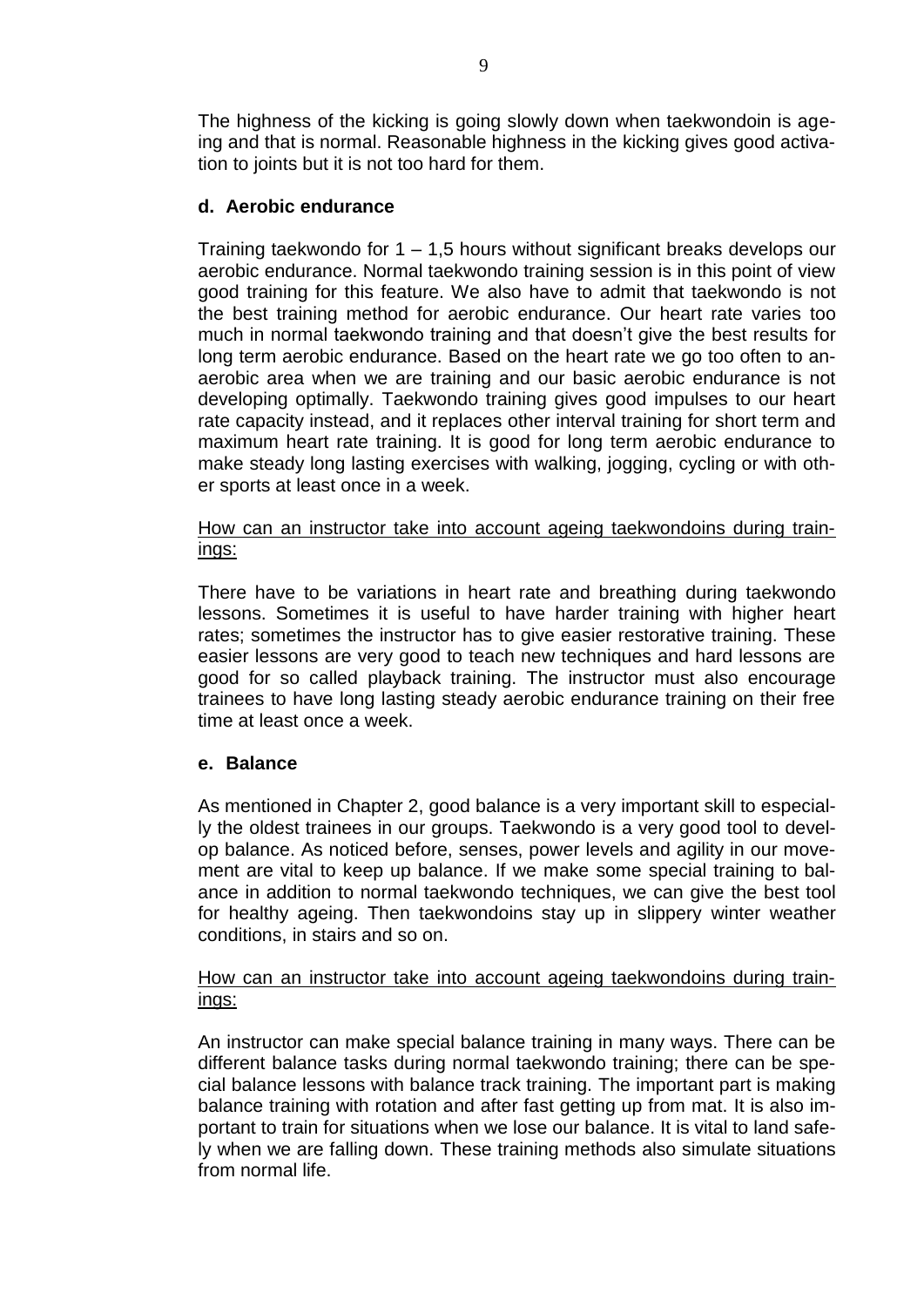### **f. Mobility**

Stretching is very hard to train because it is painful and boring. It is especially demanding when it is made alone. It is beneficial for effective stretching that we make it together. We can also use different methods in stretching. In addition to basic static stretching we can do dynamic stretching and stretching in pairs, so called passive stretching. To train taekwondo techniques, especially kicking, we have to stretch a lot. This serves also ageing taekwondoins purposes to keep up their mobility in "older days".

#### How can an instructor take into account ageing taekwondoins during trainings:

An instructor has to study different stretching methods him/herself. To develop mobility muscles and joints need different activation and stimulus. Stretching for older taekwondoins should not be as hard as for younger persons. Trainees have to be well warmed and stretching should be made carefully with time but without hard power or any stretching equipments.

#### **g. Central nervous system**

Combination of senses, reactions and moving is very easy to train in taekwondo. Our techniques and methods of training activate normally our central nervous system. It is very good training for this system when you are having stimulus through your senses, you make fast reactions and you choose right response. It activates system much more than basic physically exercises with jogging etc.

#### How can an instructor take into account ageing taekwondoins during trainings:

An instructor should plan lessons with different stimulus with sight, touching or hearing and give right combination for this situation. Training in pairs is also very useful. Application in training, especially for choosing the right counter techniques, is very important and useful for our central nervous system.<sup>2</sup>

# <span id="page-10-0"></span>**4 TRAINING TAEKWONDO IN DIFFERENT AGE GROUPS**

# <span id="page-10-1"></span>*4.1 Age group 40-50 years*

1

Before the age 40, there are no special needs for taekwondoins' training from the age point of view. After 40 years different changes start to slowly affect our body, as described in Chapter 2.

<sup>&</sup>lt;sup>2</sup> In chapter three main sources have been experiences of training new "Laboratory Group" in writers own Club Mikkeli. There have been own group for ageing taekwondoins' 12/2014 – 04/2015 and writer have been made studies in practical way and have been instructor for this group and have tested ideas of this chapter in practice.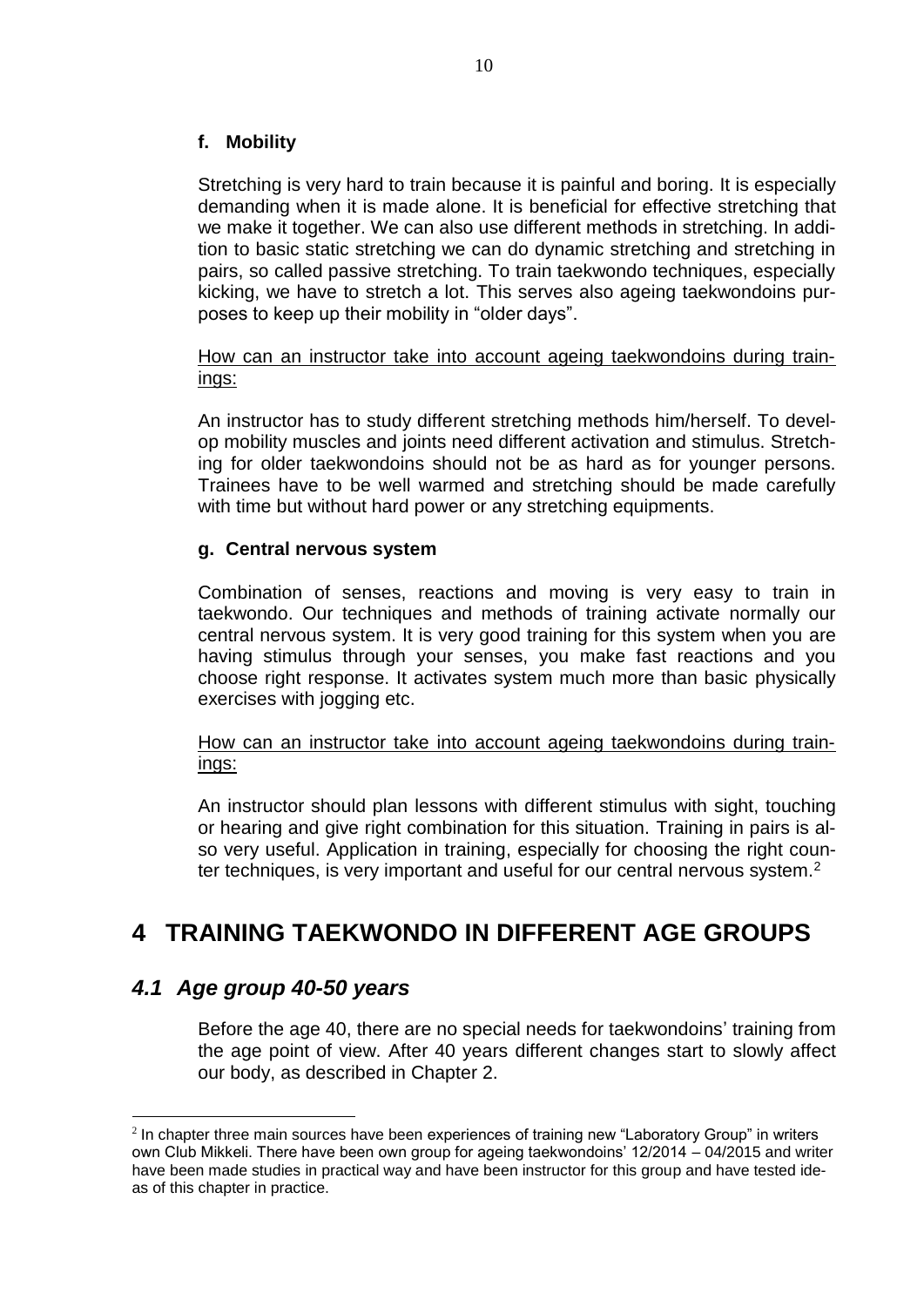A Taekwondoin between 40-50 years should take care more what he/she is eating. It is useful to avoid too much drinking or other drugs, especially cigarettes. At this age group we make decisions how our ageing is starting. We make big decisions about our quality of life in older days. Of course the choices what we made when we were younger also affect, but not too much. We can still "save" ourselves.

Training taekwondo in this age group is not very different from when we were younger. We have to avoid hard jumping to save our joints. It is also good to build better power levels from this age on, so it is easier to keep up the level when we are older. Maybe hard contact kyorugi-training is not so useful anymore. If we get wounds, they are healing much slower than in younger days.

If we have an own group for older taekwondoins it is good to take in this age category together with older trainees. So the "minimum" age limit for senior groups could be about 40 years. For this age group it is good to have some introduction of training methods in older days and also to have motivation that taekwondo is still having some thing to give after you are 50 years old!

### <span id="page-11-0"></span>*4.2 Age group 50-60 years*

This is maybe the most important age group if we want the senior taekwondoins to join our sport. This is also the most important age to start thinking what we are doing with our body and why.

Practically all changes in our biological systems and in our musculoskeletal system are starting in this age group. It varies from individual to other how strongly and how fast these changes are affecting but for sure they are starting now.

Training taekwondo in this age group is basically learning new ways to train. If a Taekwondoin is an old competitor, it is hard to give up hard training. If a taekwondoin is starting again after a long break, it is quite difficult to learn new ways to train in this age. Our nervous system is still remembering old methods and intensity but our ageing body cannot do so anymore.

New methods of training, avoided things and things which should be pointed are described in Chapter 3.

# <span id="page-11-1"></span>*4.3 Age group over 60 years*

There is not too many taekwondoins in this age group, at least not in Finland. But for sure we will have them shortly because our older Sabumnims and Kyosanims are closing to this age group. There are senior taekwondoins with kup-levels in many clubs and they are closing this age group too.

In the future taekwondo in Finland, or at least Sim Uu in Finland, have to take this age group in deep consideration. In camps they are not able to train hard 3 times a day. They cannot, or maybe they can for a while but not for long, do